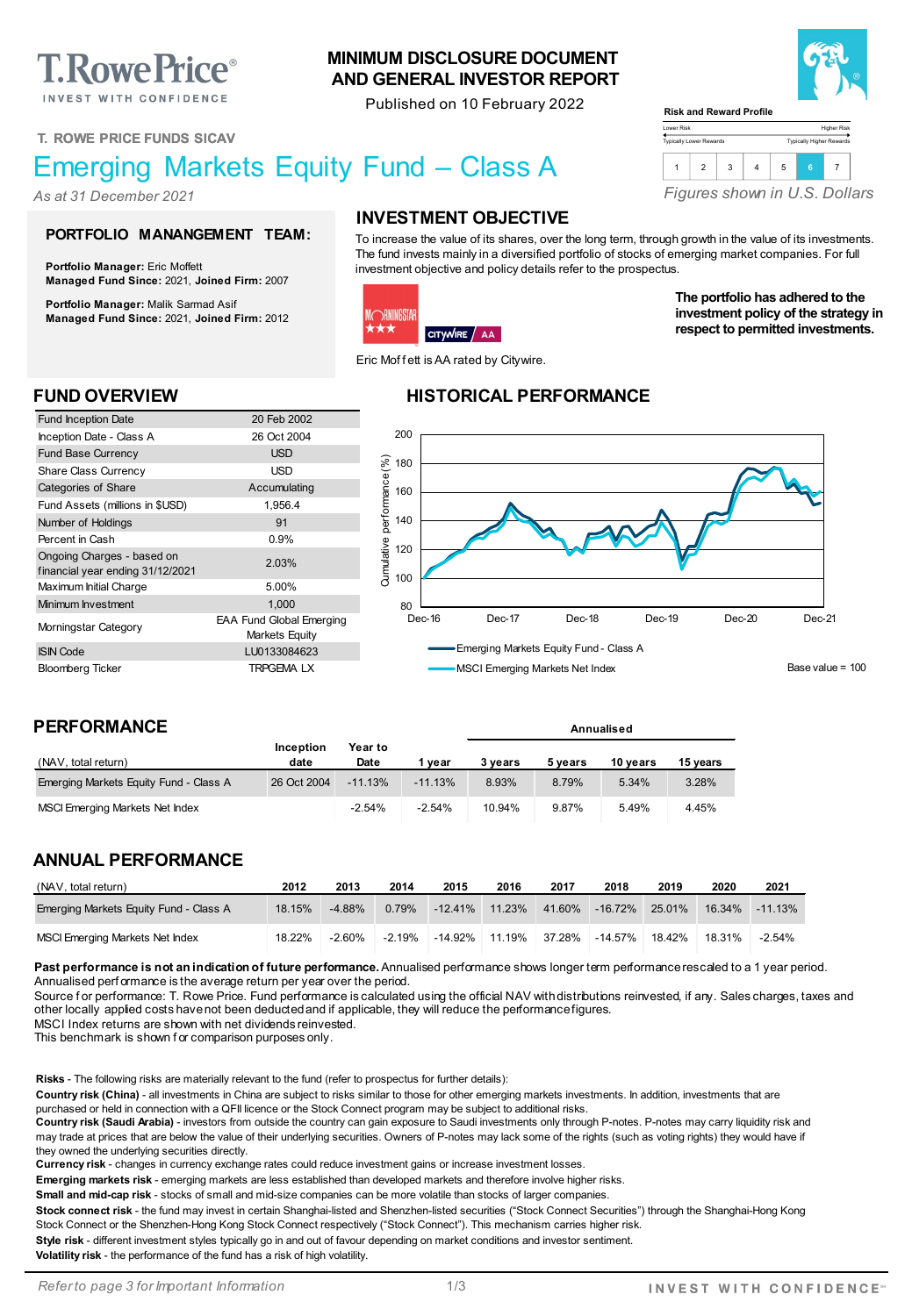| $\mathop{\sf TOP}\limits_{\sf Issuer}$ 10 ISSUERS | Country/Industry                                                      | % of Fund |
|---------------------------------------------------|-----------------------------------------------------------------------|-----------|
| <b>Taiw an Semiconductor</b><br>Manufacturing     | Taiw an/Semiconductors &<br>Semiconductor Equipment                   | 9.7       |
| <b>Tencent Holdings</b>                           | China/Interactive Media & Services                                    | 6.7       |
| Samsung Electronics                               | South Korea/Technology<br>Hardw are, Storage & Peripherals            | 6.2       |
| Alibaba Group Holding                             | China/Internet & Direct Marketing<br>Retail                           | 3.6       |
| <b>AIA Group</b>                                  | Hong Kong/Insurance                                                   | 2.6       |
| Yum China Holdings                                | China/Hotels Restaurants &<br>Leisure                                 | 2.4       |
| <b>Housing Development</b><br>Finance             | India/Thrifts & Mortgage Finance                                      | 2.4       |
| Ping An Insurance                                 | China/Insurance                                                       | 2.4       |
| <b>ASML Holding</b>                               | Netherlands/Semiconductors &<br>Semiconductor Equipment               | 2.3       |
|                                                   | LO Harra shatal Allta altho Osna - Oscuth Manage (Danaguae) Duadrrata | ີ         |

LG Household & Health Care South Korea/Personal Products 2.1

# **SECTOR DIVERSIFICATION**

| Sector                          |      |        | % of Fund Fund vs Comparator Benchmark |
|---------------------------------|------|--------|----------------------------------------|
| <b>Communication Services</b>   | 10.0 | $-0.7$ |                                        |
| Consumer Discretionary          | 17.5 |        | 3.9                                    |
| <b>Consumer Staples</b>         | 12.6 |        | 6.7                                    |
| Energy                          | 1.2  | $-4.4$ |                                        |
| <b>Financials</b>               | 23.6 |        | 4.2                                    |
| <b>Health Care</b>              | 2.4  | $-1.9$ |                                        |
| Industrials & Business Services | 3.9  | $-1.1$ |                                        |
| Information Technology          | 25.7 |        | 3.1                                    |
| <b>Materials</b>                | 0.0  | $-8.6$ |                                        |
| <b>Real Estate</b>              | 1.5  | $-0.5$ |                                        |
| <b>Utilities</b>                | 0.8  | $-1.6$ |                                        |

T. Rowe Price uses the current MSCI/S&P Global Industry Classification Standard (GICS) for sector and industry reporting. T. Rowe Price will adhere to all updates to GICS f or prospective reporting.

# **GEOGRAPHIC DIVERSIFICATION (TOP 15)**

| Country                     | % of Fund | Fund vs Comparator Benchmark |     |
|-----------------------------|-----------|------------------------------|-----|
| China                       | 32.3      | $-0.3$                       |     |
| Taiw an                     | 12.2      | $-3.7$                       |     |
| South Korea                 | 10.9      | $-1.9$                       |     |
| India                       | 10.7      | $-1.8$                       |     |
| <b>Netherlands</b>          | 4.5       |                              | 4.5 |
| Brazil                      | 4.1       |                              | 0.1 |
| Hong Kong                   | 4.1       |                              | 4.1 |
| Russia                      | 3.5       | 0.0                          |     |
| <b>Mexico</b>               | 2.4       |                              | 0.4 |
| South Africa                | 2.3       | $-0.9$                       |     |
| Saudi Arabia                | 2.0       | $-1.3$                       |     |
| Thailand                    | 1.6       | 0.0                          |     |
| Philippines                 | 1.4       |                              | 0.7 |
| Hungary                     | 1.1       |                              | 0.9 |
| <b>United Arab Emirates</b> | 1.1       | 0.0                          |     |

The comparator benchmark data is for the MSCI Net Emerging Markets Index.

#### **OPERATIONAL INFORMATION**

| Domicile:              | Luxembourg                           |
|------------------------|--------------------------------------|
| Trading days:          | All bank business days in Luxembourg |
| Trading cut-off time:  | 13.00 Central European Time          |
| Valuation time:        | 16:00 Central European Time          |
| Distribution payments: | None                                 |

# **ASSET DIVERSIFICATION**

| <b>Asset Class</b> | % of Fund 31/12/2021 | % of Fund 30/09/2021 |
|--------------------|----------------------|----------------------|
| Equity             | 99.1                 | 976                  |
| Cash               | 0.9                  | 2.4                  |

As compared to last quarter, there have been changes to the composition by asset allocation as shown in the table above